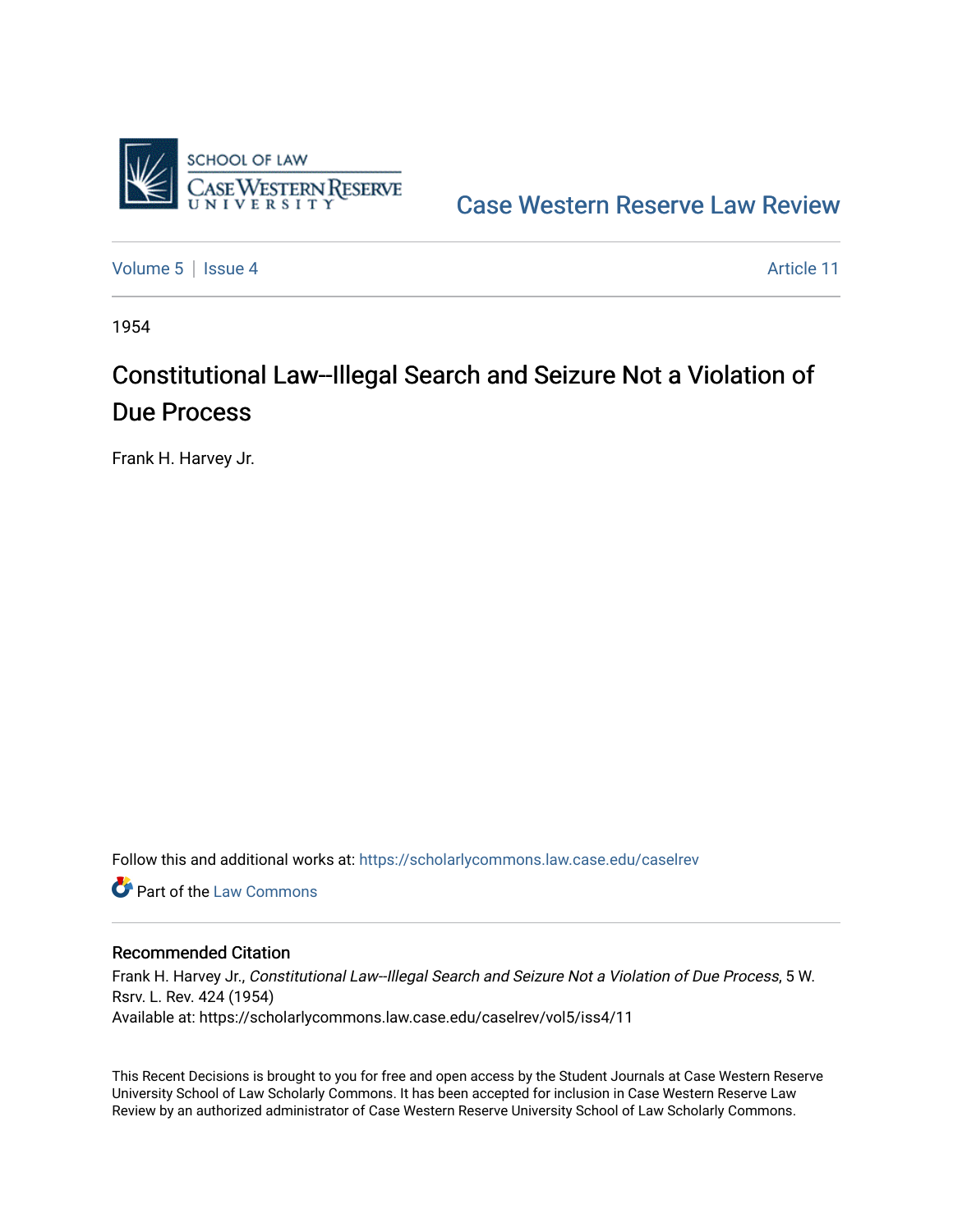## *Recent Decisions*

### **CONSTITUTIONAL LAW -ILLEGAL SEARCH AND SEIZURE NOT A VIOLATION OF DUE PROCESS**

California police strongly suspected the petitioner of bookmaking, but had no evidence with which to convict him. In his absence they arranged to have a key to his door made and subsequently entered his home in order to install a microphone. The police bored a hole in petitioner's roof, through which they extended the wires to a neighboring garage. On two later occasions the officers reentered to adjust the microphone, moving it first from the hall to the bedroom and then from the bedroom to the closer. The petitioner was convicted in a California state court on information obtained by use of the microphone. On certiorari, the United States Supreme Court affirmed the conviction.'

The petitioner's contention that the use of this evidence was a violation of the Federal Communications Act was summarily rejected, since it was eavesdropping at most, and the apparatus was not connected in any way to the telephone facilities.' The court held also that it is well settled that the Fourth Amendment<sup>3</sup> to the Federal Constitution does not apply to state prosecutions.4 The petitioner's strongest contention was that the case of *Rochin v. People of California5* was applicable. In the Rochin case the police, having information that the petitioner was peddling cocaine, forced their way into his room. When they entered, the petitioner put a capsule in his mouth and swallowed it. The police took him to the hospital, where the capsule was extracted by use of a stomach pump. The United States Supreme Court held that such evidence was inadmissible as a violation of due process of law, basing their decision on the broad doctrine that, "Regard for the requirements of the Due Process Clause inescapably imposes upon this Court an exercise of judgment upon the whole course of proceedings (resulting in conviction) in order to ascertain whether they offend those canons of decency and fairness which express the notion of justice of English-speaking peoples even toward those charged with heinous offenses." The court in the principal case held that the *Rochin* case was inapplicable

<sup>&#</sup>x27;Irvine v. People, 347 U.S. 128, 74 Sup. Ct. 381 (1954). *2 Id.* at 131, 74 Sup. Ct. at 382.

<sup>&</sup>lt;sup>3</sup> "The right of the people to be secure in their persons, houses, papers, and effects against unreasonable search and seizure, shall not be violated, and, no warrant shall issue but upon probable cause supported by oath and affirmation, and particularly describing the place to be searched, and the person or things to be seized."

<sup>&#</sup>x27;See Wolf v. Colorado, 338 U.S. 25, **69** Sup. Ct. 1359 (1949).

<sup>&#</sup>x27;342 U.S. 165, 72 Sup. Ct. 205 (1951).

*<sup>&#</sup>x27;Id.* at 169, 72 Sup. Ct. at 208.

<sup>&#</sup>x27;347 U.S. 128, 142, 74 Sup. Ct. 381, 389.